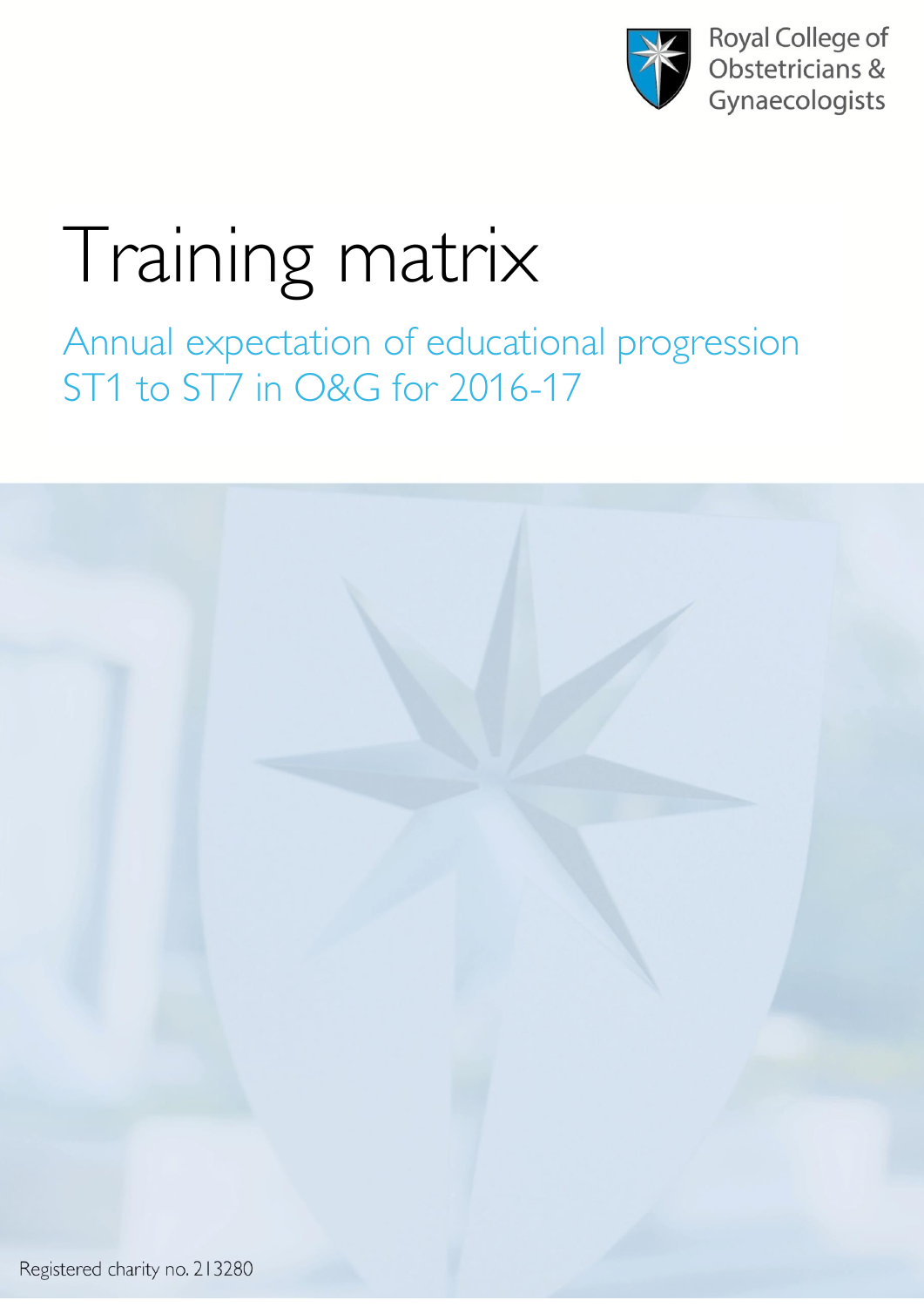

These standards represent the minimum required. Trainees are encouraged to exceed these requirements.

## Please read related **[ARCP Outcomes guidance](https://www.rcog.org.uk/en/careers-training/about-specialty-training-in-og/assessment-and-progression-through-training/arcp/advice-on-arcp-outcomes/)** on the website

|                                    | ST <sub>1</sub>          | ST <sub>2</sub>                                                                                                               | ST <sub>3</sub>                                                                                                     | ST <sub>4</sub>                                                         | ST <sub>5</sub>                                                                                                                                                                              | ST <sub>6</sub>                                                                                                                                                                                       | ST7                                                                                              |
|------------------------------------|--------------------------|-------------------------------------------------------------------------------------------------------------------------------|---------------------------------------------------------------------------------------------------------------------|-------------------------------------------------------------------------|----------------------------------------------------------------------------------------------------------------------------------------------------------------------------------------------|-------------------------------------------------------------------------------------------------------------------------------------------------------------------------------------------------------|--------------------------------------------------------------------------------------------------|
| <b>Curriculum</b>                  | Progress with            | Completion of basic                                                                                                           | Progress with                                                                                                       | Progress with                                                           | Completion of                                                                                                                                                                                | Progress with signing                                                                                                                                                                                 | Completion of                                                                                    |
| progression (as                    | signing off basic        | competencies                                                                                                                  | signing off                                                                                                         | signing off                                                             | intermediate                                                                                                                                                                                 | off advanced                                                                                                                                                                                          | advanced                                                                                         |
| evidenced in                       | competencies             |                                                                                                                               | intermediate                                                                                                        | intermediate                                                            | competencies                                                                                                                                                                                 | competencies                                                                                                                                                                                          | competencies                                                                                     |
| the log book on<br>the ePortfolio) |                          |                                                                                                                               | competencies<br>Completion of<br>basic ultrasound<br>modules for<br>trainees starting<br>as ST1 from<br>August 2013 | competencies<br>such that<br>completion by<br>end of ST5 is<br>expected | Completion of basic<br>ultrasound modules<br>for trainees starting<br>as ST1 before<br>August 2013<br>± Additional<br>competency<br>development as<br>determined by<br>programme<br>director | Adequate progression<br>of subspecialist training<br>or special skills for<br>$ATSM(s)$ – progress in<br>both is expected by end<br>of ST6 such that at 2<br>ATSMs will be complete<br>by end of ST7) | Completion of at least<br>2 ATSMs or<br>subspecialist training                                   |
| <b>Clinical skills</b>             | 1st on call <sup>a</sup> | Initially 1st on call <sup>a</sup><br>Develop<br>competencies in<br>readiness to be 2nd<br>on call by end of ST2 <sup>a</sup> | 2nd on call <sup>a</sup>                                                                                            | 2nd on call <sup>a</sup>                                                | 2nd on call <sup>a</sup>                                                                                                                                                                     | Usually 2nd on call.<br>May have opportunities<br>to be resident 3rd on<br>call in some units                                                                                                         | Usually 2nd on call.<br>May have<br>opportunities to be<br>resident 3rd on call in<br>some units |
| Examination                        |                          | Part 1 MRCOG                                                                                                                  |                                                                                                                     |                                                                         | Part 2 MRCOG<br>Part 3 MRCOG from<br>September 2016<br>onwards                                                                                                                               |                                                                                                                                                                                                       |                                                                                                  |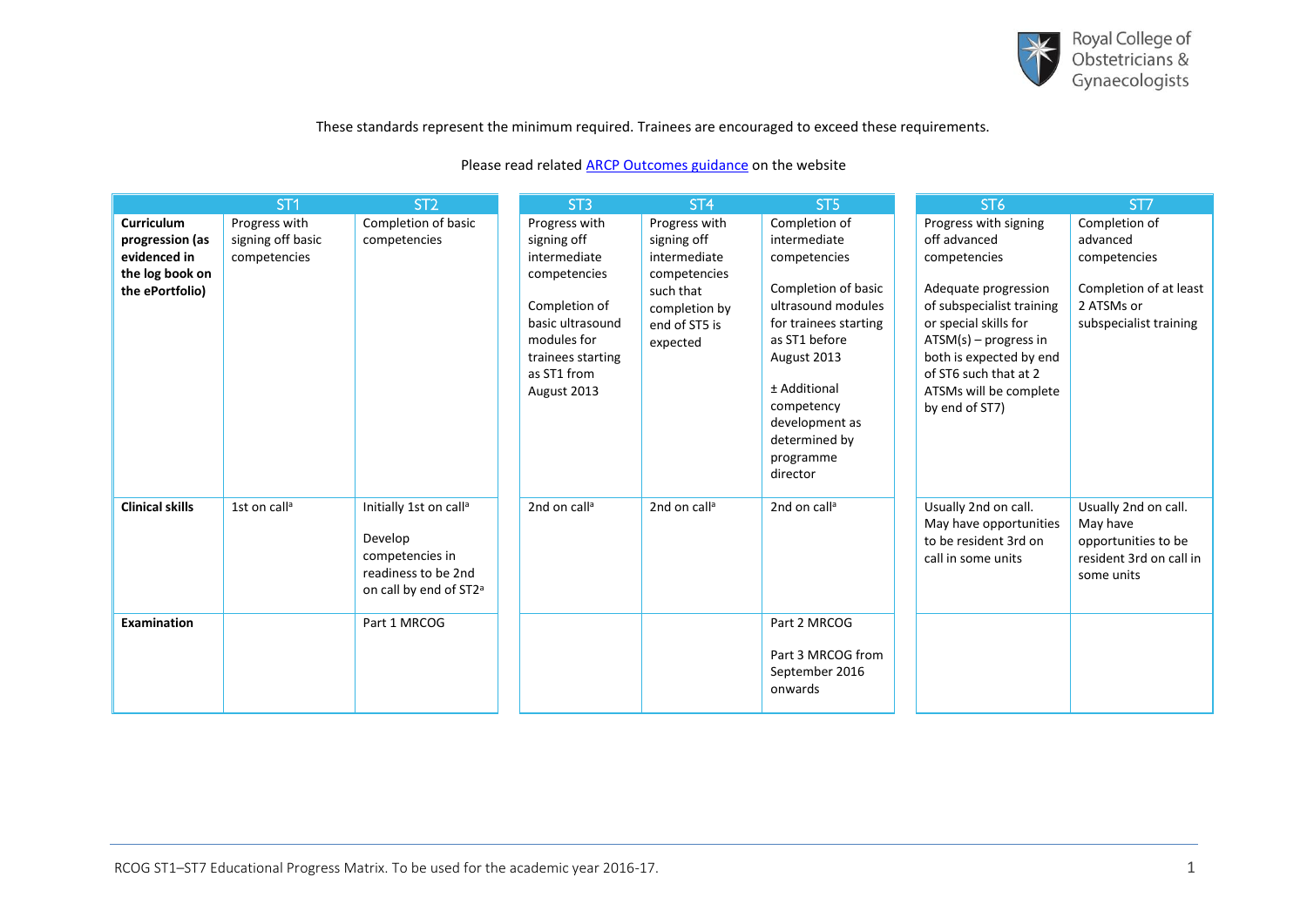

|                                                                                                                                                                | ST <sub>1</sub>                                                                                                                                                                                                                                                     | ST <sub>2</sub>                                                                                                                                                                                                                                         | ST <sub>3</sub>                                                                                                                   | ST <sub>4</sub>                                                                              | ST <sub>5</sub>                                                                                                                                                                                                                                                                                                                                                    | ST <sub>6</sub>                                                                                   | ST7                                                                                                                                       |
|----------------------------------------------------------------------------------------------------------------------------------------------------------------|---------------------------------------------------------------------------------------------------------------------------------------------------------------------------------------------------------------------------------------------------------------------|---------------------------------------------------------------------------------------------------------------------------------------------------------------------------------------------------------------------------------------------------------|-----------------------------------------------------------------------------------------------------------------------------------|----------------------------------------------------------------------------------------------|--------------------------------------------------------------------------------------------------------------------------------------------------------------------------------------------------------------------------------------------------------------------------------------------------------------------------------------------------------------------|---------------------------------------------------------------------------------------------------|-------------------------------------------------------------------------------------------------------------------------------------------|
| <b>Formative</b><br><b>OSATS (SLE)</b><br>showing<br>evidence of<br>training since<br>last ARCP                                                                | Fetal blood<br>sampling<br>Manual removal of<br>placenta<br>Uncomplicated<br>caesarean section<br>Non-rotational<br>assisted vaginal<br>delivery (ventouse)<br>Non-rotational<br>assisted vaginal<br>delivery (forceps)<br>Surgical<br>management of<br>miscarriage | Hysteroscopy<br>Laparoscopy<br>Basic ultrasound<br>scanning with<br>relevant OSATs for<br>trainees starting as<br>ST1 from August 2013<br>onwards                                                                                                       | Hysteroscopy<br>Laparoscopy<br>Operative<br>laparoscopy (e.g.<br>laparoscopic<br>sterilisation/<br>simple adnexal<br>surgery      | Operative<br>laparoscopy<br>(laparoscopic<br>sterilisation/<br>simple adnexal<br>surgery)    | Operative<br>laparoscopy (e.g.<br>simple adnexal<br>surgery/ectopic<br>pregnancy)                                                                                                                                                                                                                                                                                  | ATSM/subspecialty<br>training specific<br>Operative laparoscopy<br>- ectopic pregnancy<br>surgery |                                                                                                                                           |
| At least 3<br>summative<br><b>OSATS</b><br>confirming<br>competence by<br>more than one<br>assessorb<br>(can be<br>achieved prior<br>to the specified<br>year) | Perineal repair<br>Opening and closing<br>abdomen (at LSCS)                                                                                                                                                                                                         | Caesarean section<br>(basic)<br>Non-rotational<br>assisted vaginal<br>delivery (ventouse)<br>Non-rotational<br>assisted vaginal<br>delivery (forceps)<br>Fetal blood sampling<br>Surgical management<br>of miscarriage<br>Manual removal of<br>placenta | Basic ultrasound<br>modules with<br>relevant<br>summative OSATs<br>for trainees<br>starting as ST1<br>from August 2013<br>onwards | Hysteroscopy<br>Laparoscopy<br>Opening and<br>closure of<br>abdomen<br>(gynaecology<br>case) | Operative<br>laparoscopy (e.g.<br>laparoscopic<br>sterilisation/simple<br>adnexal surgery)<br>Intermediate<br>caesarean section<br>Perineal repair (3rd<br>degree tear)<br>Rotational assisted<br>vaginal delivery<br>(any method)<br>Basic ultrasound<br>modules with<br>relevant summative<br><b>OSATs for trainees</b><br>starting as ST1<br>before August 2013 |                                                                                                   | ATSM/subspecialty<br>training specific<br>Complex caesarean<br>section<br>Operative<br>laparoscopy (e.g.<br>ectopic pregnancy<br>surgery) |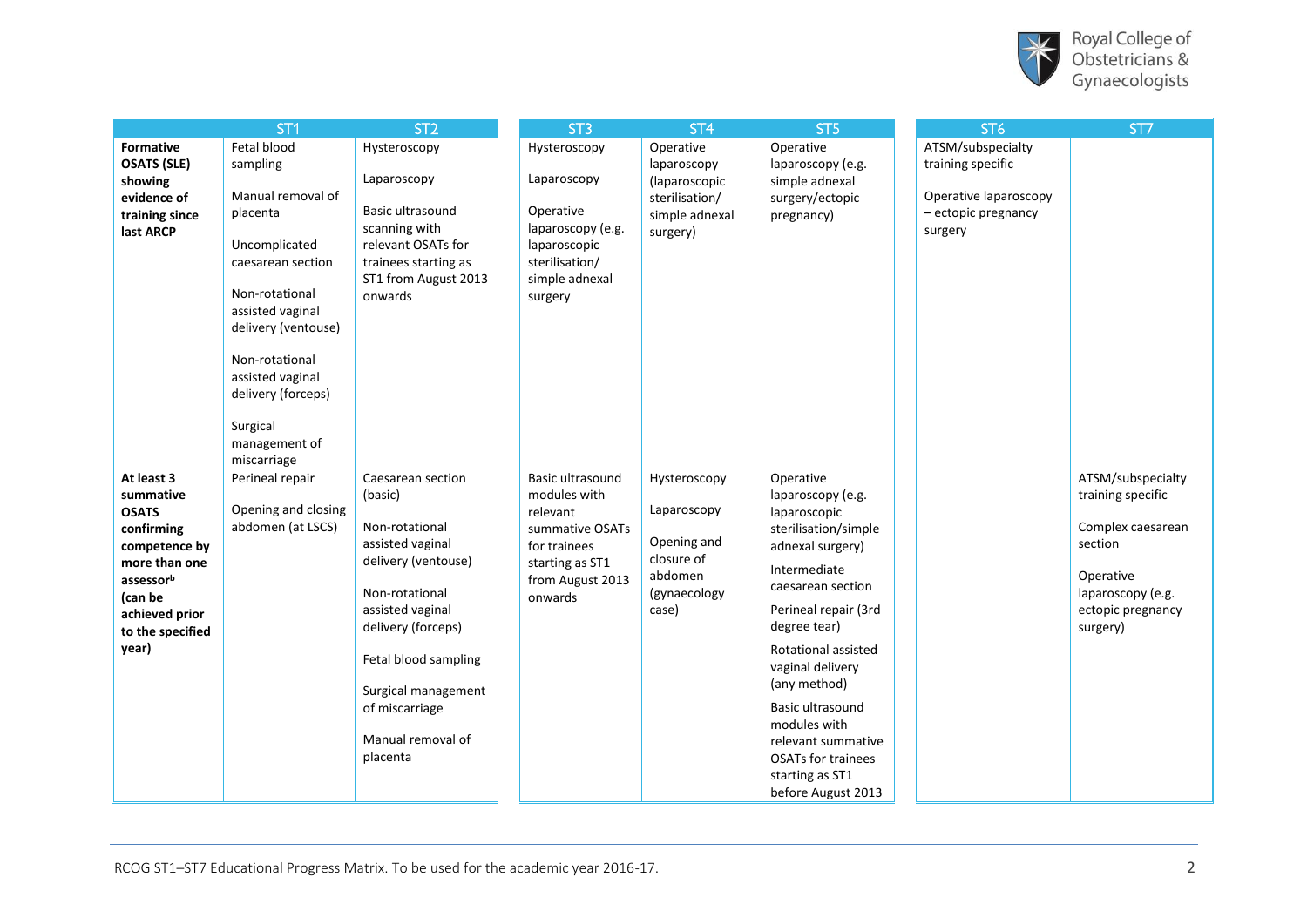

| Royal College of |
|------------------|
| Obstetricians &  |
| Gynaecologists   |

 $\lambda$ 

|                                                                                                                                                                      | ST <sub>1</sub>                                                               | ST <sub>2</sub> | ST <sub>3</sub>                                                                                | ST <sub>4</sub>                                                                                                                                                                                                                                            | ST <sub>5</sub>                                                                                             | ST <sub>6</sub>                                                                                                                                                               | ST7                                                                                                                                                      |
|----------------------------------------------------------------------------------------------------------------------------------------------------------------------|-------------------------------------------------------------------------------|-----------------|------------------------------------------------------------------------------------------------|------------------------------------------------------------------------------------------------------------------------------------------------------------------------------------------------------------------------------------------------------------|-------------------------------------------------------------------------------------------------------------|-------------------------------------------------------------------------------------------------------------------------------------------------------------------------------|----------------------------------------------------------------------------------------------------------------------------------------------------------|
| <b>Evidence of at</b><br>least one<br>consultant*<br>observed<br>summative<br><b>OSAT for each</b><br>item confirming<br>continuing<br>competency<br>since last ARCP |                                                                               | Perineal repair | Caesarean section<br>Operative vaginal<br>delivery<br>Surgical<br>management of<br>miscarriage | Caesarean section<br>Operative vaginal<br>delivery<br>Basic ultrasound: e<br>1. examination of<br>8-12-week<br>pregnancy<br>2. examination of<br>fetal<br>measurement, lie<br>and presentation<br>3. assessment of<br>liquor<br>4. placental<br>assessment | Operative vaginal<br>delivery<br>Laparoscopy<br>Hysteroscopy<br>Basic ultrasound as<br>per ST4 <sup>e</sup> | Caesarean section<br>Operative vaginal<br>delivery<br>Laparoscopy<br>For subspecialist<br>trainees to confirm<br>competency in areas<br>specific to subspecialist<br>training | Operative vaginal<br>delivery<br>Laparoscopy<br>For subspecialist<br>trainees to confirm<br>competency in areas<br>specific to<br>subspecialist training |
| Mini-CEX <sup>c</sup>                                                                                                                                                | 8 <sup>c</sup>                                                                | 8 <sup>c</sup>  | 8 <sup>c</sup>                                                                                 | 8 <sup>c</sup>                                                                                                                                                                                                                                             | 8 <sup>c</sup>                                                                                              | 8 <sup>c</sup>                                                                                                                                                                | 8 <sup>c</sup>                                                                                                                                           |
| CbDs <sup>c</sup>                                                                                                                                                    | 8 <sup>c</sup>                                                                | 8 <sup>c</sup>  | 8 <sup>c</sup>                                                                                 | 8 <sup>c</sup>                                                                                                                                                                                                                                             | 8 <sup>c</sup>                                                                                              | 8 <sup>c</sup>                                                                                                                                                                | 8 <sup>c</sup>                                                                                                                                           |
| Reflective<br>practice <sup>d</sup>                                                                                                                                  | 8 <sup>d</sup>                                                                | 8 <sup>d</sup>  | 8q                                                                                             | 8 <sup>d</sup>                                                                                                                                                                                                                                             | 8 <sup>d</sup>                                                                                              | 8 <sup>d</sup>                                                                                                                                                                | 8 <sup>d</sup>                                                                                                                                           |
| <b>Simulation</b><br><b>Training</b>                                                                                                                                 | 1 formative OSAT -<br>basic laparoscopy<br>skills <sup>f</sup>                |                 |                                                                                                |                                                                                                                                                                                                                                                            |                                                                                                             |                                                                                                                                                                               |                                                                                                                                                          |
| Regional<br>teaching                                                                                                                                                 | Attendance at<br>regional teaching<br>programme as per<br>regional guidelines | As per ST1      | As per ST1                                                                                     | As per ST1                                                                                                                                                                                                                                                 | As per ST1                                                                                                  | As per ST1                                                                                                                                                                    | As per ST1                                                                                                                                               |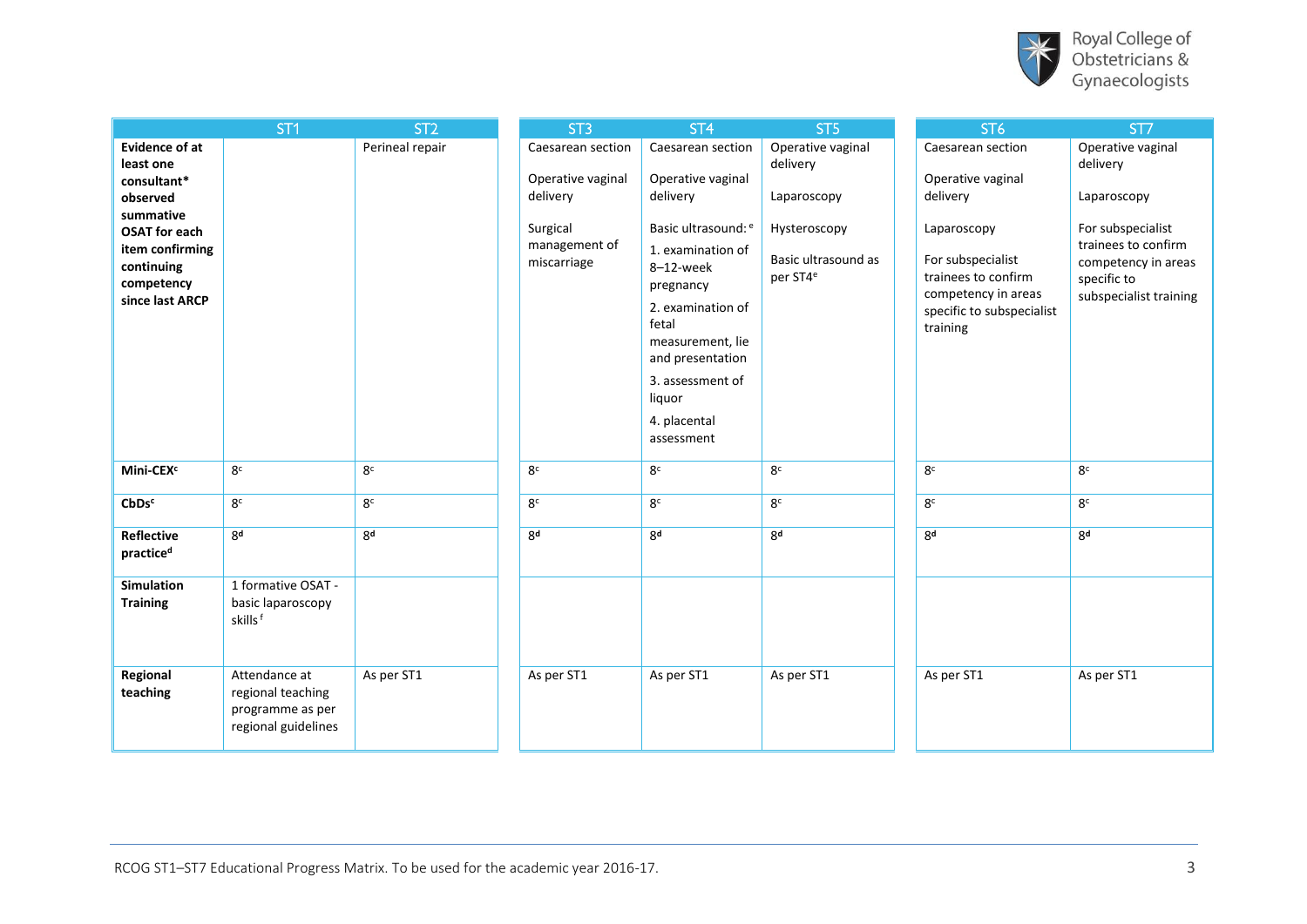

|                                                                                                        | ST <sub>1</sub>                                                                                                                                                                                                                | ST <sub>2</sub>                                                                                                                                                                                                                               | ST <sub>3</sub>                                                                                                         | ST <sub>4</sub> | ST <sub>5</sub>                                                                                             | ST <sub>6</sub>                                    | ST7                                                |
|--------------------------------------------------------------------------------------------------------|--------------------------------------------------------------------------------------------------------------------------------------------------------------------------------------------------------------------------------|-----------------------------------------------------------------------------------------------------------------------------------------------------------------------------------------------------------------------------------------------|-------------------------------------------------------------------------------------------------------------------------|-----------------|-------------------------------------------------------------------------------------------------------------|----------------------------------------------------|----------------------------------------------------|
| Obligatory<br>courses                                                                                  | <b>Basic Practical Skills</b><br>in Obstetrics and<br>Gynaecology<br>CTG training<br>(usually eLearning<br>package) and other<br>local mandatory<br>training<br>Obstetric<br>simulation course<br>(e.g. PROMPT/<br>ALSO/other) | Basic ultrasound<br>3rd degree tear<br>course<br>Specific courses<br>required as per<br>curriculum to be able<br>to complete basic<br>competencies<br>Resilience course<br>e.g. STEP-UP for those<br>starting ST1 from<br>August 2016 onwards | Obstetric<br>simulation course<br>- ROBUST or<br>equivalent for<br>trainees entering<br>ST1 from August<br>2015 onwards |                 | Specific courses<br>required as per<br>curriculum to be<br>able to complete<br>intermediate<br>competencies | ATSM course<br>Leadership and<br>Management course | ATSM course<br>Leadership and<br>Management course |
| <b>Team</b><br>observation<br>(TO) forms                                                               | TO1s at least twice<br>per year as per<br><b>RCOG</b><br>recommendations<br>(www.rcog.org.uk)<br>Summary should<br>not raise significant<br>concerns to ARCP<br>panel                                                          | As per ST1                                                                                                                                                                                                                                    | As per ST1                                                                                                              | As per ST1      | As per ST1                                                                                                  | As per ST1                                         | As per ST1                                         |
| Clinical<br>governance<br>(patient safety,<br>audit, risk<br>management<br>and quality<br>improvement) | 1 completed and<br>presented project<br>Evidence of<br>attendance at local<br>risk management<br>meetings                                                                                                                      | As per ST1                                                                                                                                                                                                                                    | As per ST1                                                                                                              | As per ST1      | 1 completed project<br>(can include<br>supervising more<br>junior doctors)                                  | As per ST5                                         | As per ST5                                         |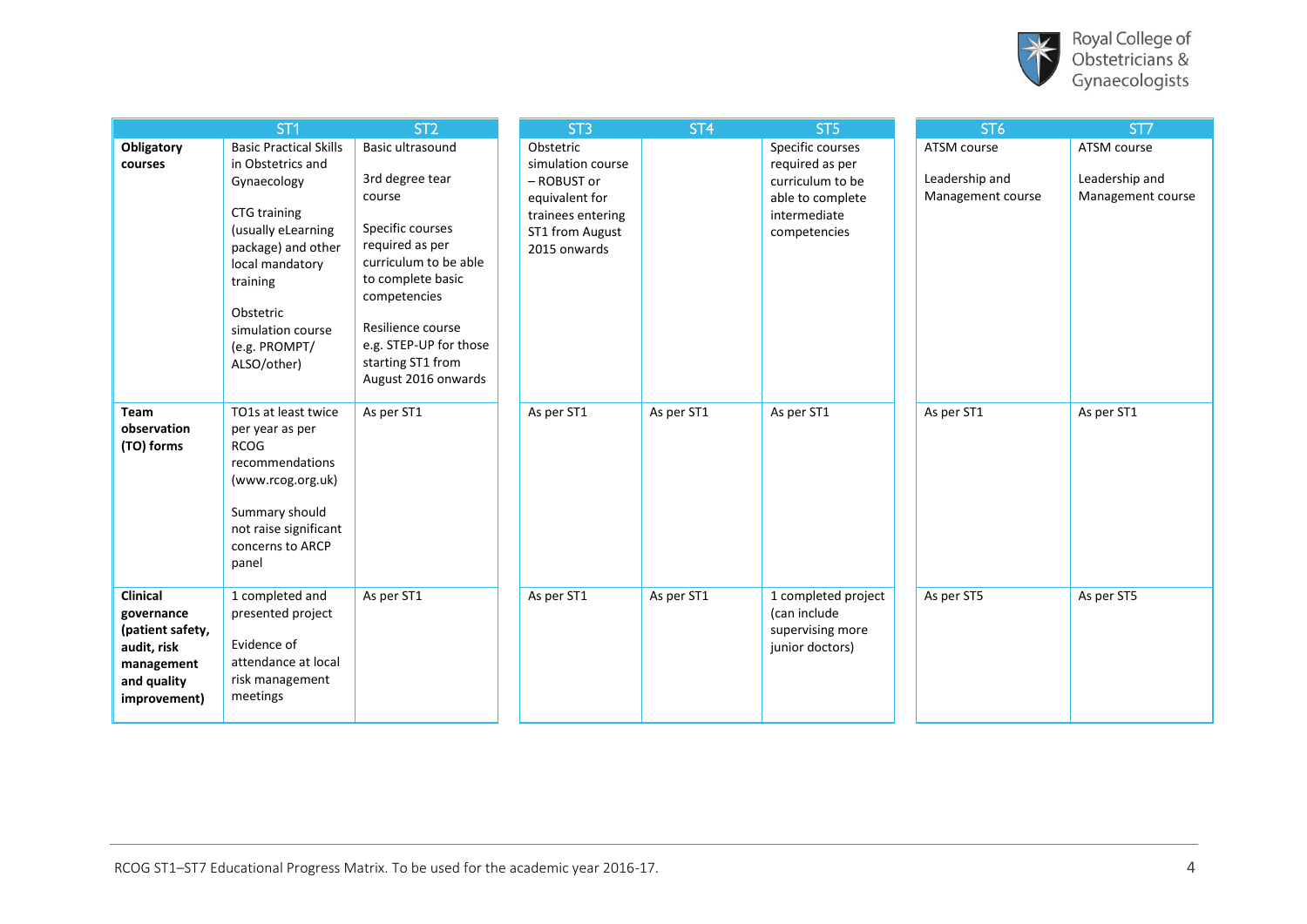

|                                                      | ST <sub>1</sub>                                                                                      | ST <sub>2</sub>                                                                         | ST <sub>3</sub>                                                                                                                                                  | ST <sub>4</sub>                                                                                                                                              | ST <sub>5</sub>                                                                                                                     | ST <sub>6</sub>                                                                                         | ST7                                                                          |
|------------------------------------------------------|------------------------------------------------------------------------------------------------------|-----------------------------------------------------------------------------------------|------------------------------------------------------------------------------------------------------------------------------------------------------------------|--------------------------------------------------------------------------------------------------------------------------------------------------------------|-------------------------------------------------------------------------------------------------------------------------------------|---------------------------------------------------------------------------------------------------------|------------------------------------------------------------------------------|
| <b>Teaching</b><br>experience                        | Documented<br>evidence of<br>teaching (e.g. to<br>medical students/<br>foundation<br>trainees/GPSTs) | As per ST1                                                                              | As per<br>ST1+organsing<br>departmental<br>teaching of<br>medical<br>students/FYs/<br><b>GPSTs</b>                                                               | As per ST3                                                                                                                                                   | Formal specialty<br>teaching by ST5<br>e.g. as part of<br>regional education<br>programme                                           | As per ST5                                                                                              | Meets the standards<br>required by GMC to<br>become a clinical<br>supervisor |
| Leadership and<br>management<br>experience           |                                                                                                      | Evidence of<br>departmental<br>responsibility<br>e.g. rota/<br>departmental<br>meetings | As per ST2 +<br>working with<br>consultants to<br>organise (e.g.<br>"office work")<br>including clinical<br>administration<br>and dealing with<br>correspondence | As per ST3<br>And including<br>dealing with<br>complaints                                                                                                    | As per $ST4 +$<br>involvement in<br>departmental<br>meeting/forum<br>e.g. labour ward<br>group/risk<br>management<br>review process | As per ST2-5                                                                                            | As per ST6 +<br>completion of a<br>leadership and<br>management course       |
| <b>Presentations</b><br>and<br>publications<br>(etc) | Departmental<br>presentation                                                                         | As per previous<br>annual review<br>discussion                                          | As per previous<br>annual review<br>discussion                                                                                                                   | Presentation<br>outside own local<br>department by<br>ST <sub>4</sub><br>Ensure CV is<br>competitive for<br>ATSM/<br>subspecialist<br>training<br>interviews | As per previous<br>annual review<br>discussion                                                                                      | As per previous annual<br>review discussion<br>Ensure CV is<br>competitive for<br>consultant interviews | As per ST6                                                                   |
| <b>Trainee</b><br><b>Evaluation form</b><br>$(TEF)*$ | TEF completed on<br>ePortfolio                                                                       | TEF completed on<br>ePortfolio                                                          | TEF completed on<br>ePortfolio                                                                                                                                   | TEF completed on<br>ePortfolio                                                                                                                               | TEF completed on<br>ePortfolio                                                                                                      | TEF completed on<br>ePortfolio                                                                          | TEF completed on<br>ePortfolio                                               |

aTrainees will work with direct supervision (first on call) until they have the confirmed competencies to work without direct supervision (second on call). OSATS showing evidence of competence are required for LSCS, assisted vaginal delivery (ventouse and forceps), manual removal of placenta, perineal repair, fetal blood sampling, and evacuation of uterus are required to be able to work without direct supervision. At least one OSATS confirming competence should be supervised by a consultant. It is advised that best practice is for the transition from direct to indirect supervision for labour ward skills should occur in the same unit. The RCOG, therefore, recommends that ST2s should usually progress to ST3 in the same unit.